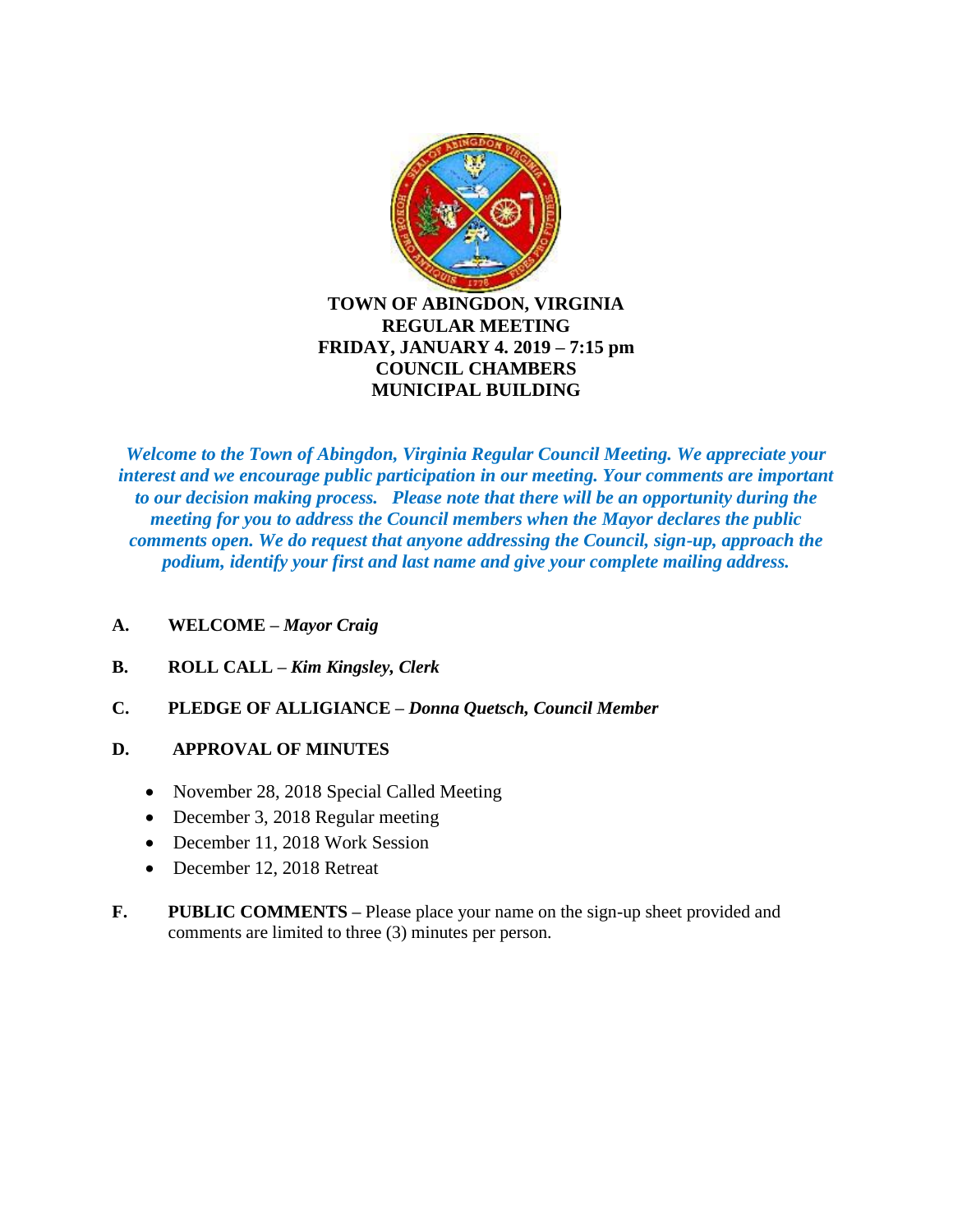Page 2 January 4, 2019 Council Meeting

### **G. RESOLUTIONS –**

- **H. PETITIONS, PUBLIC HEARINGS AND FIRST READING OF ORDINANCES - NONE**
- **I. SECOND READINGS – NONE**
- **J. CONSIDERATION OF BIDS – NONE**

### **K. REPORTS FROM THE INTERIM TOWN MANAGER**

- 1. Consideration of dates for interviews for Town Manager *Mayor Wayne Craig*
- 2. Consideration of dates for budget meetings *Ken Vittum, Interim Town Manager*
- 3. Discussion regarding amendments to Town's Charter *Wayne Craig, Mayor*
- 4. Discussion and acceptance of gifted property from John K. and Kimberly G. Nicewonder, specifically 1.82 acres, more or less, and being a portion of tax parcel number 105-A-35. – *Ken Vittum, Interim Town Manager*
- 5. Discussion regarding sell of trolleys *Ken Vittum, Interim Town Manager*
- 6. Discussion regarding alternative election of mayor and council at November general election in cities and towns – *Ken Vittum, Interim Town Manager*
- 7. Recognition of Emmitt Yeary, Dr. Ellison Conrad, Dr. James Moore, Mark Hurt, Esq. and Betsy White for serving on the Fields-Penn 1860 House Museum to determine possible uses and suggested plans for repair to the structure – *Cindy Patterson, Vice Mayor*
- 8. Consideration of stabilization and foundation repair to Fields-Penn 1860 House Museum with necessary funding – *Kenneth Vittum, Interim Town Manager*

## **L. OLD BUSINESS/MATTERS NOT ON THE AGENDA**

#### **M. COUNCIL MEMBER REPORTS**